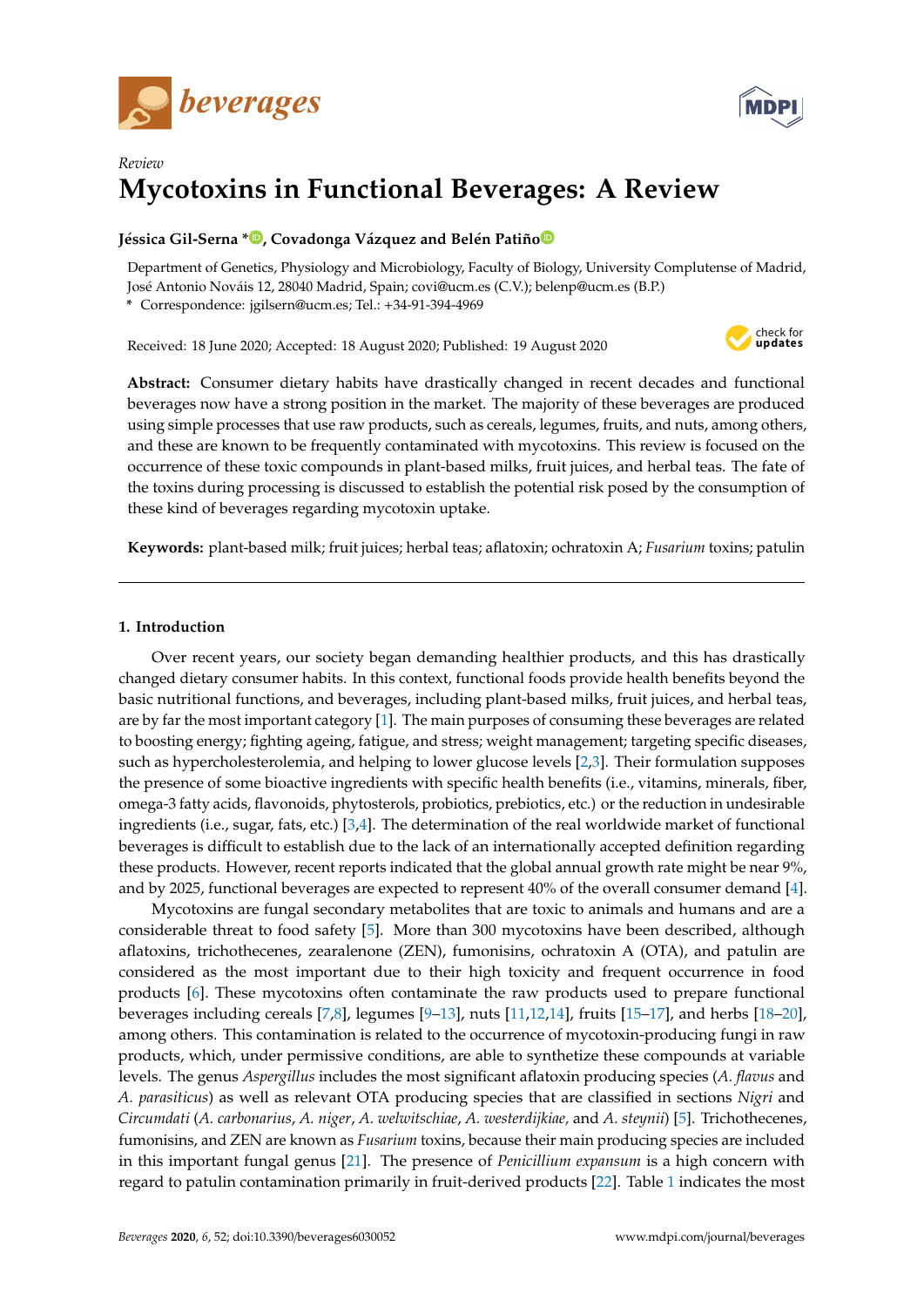relevant mycotoxins, as well as their producing fungi and occurrence in the products used to prepare functional beverages.

| Mycotoxins                      | <b>Fungal Species</b>                                                                  | Product                         |
|---------------------------------|----------------------------------------------------------------------------------------|---------------------------------|
| Aflatoxins<br>(B1, B2, G1, G2)  | A. flavus<br>A. parasiticus                                                            | Cereals, nuts, legumes, herbs   |
| Ochratoxin A                    | A. carbonarius<br>A. niger<br>A. welwitschiae<br>A. westerdijkiae<br>A. steynii        | Cereals, fruits, legumes, herbs |
| Fumonisins<br>(B1, B2)          | <i>F. verticillioides</i><br>F. proliferatum                                           | Cereal, legumes, herbs          |
| Trichothecenes (DON, T-2, HT-2) | F. graminearum,<br>F. culmorum<br>F. sporotrichioides<br>F. langsethiae<br>F. equiseti | Cereals                         |
| Zearalenone                     | F. graminearum<br>F. culmorum                                                          | Cereals, herbs                  |
| Patulin                         | P. expansum                                                                            | Fruits                          |

<span id="page-1-0"></span>**Table 1.** Main mycotoxins occurring in the raw products used to prepare functional beverages. Their most relevant producing fungi in these matrices are also indicated.

Considering that these raw materials are known to be contaminated by mycotoxins, the fact that these compounds might be present in the final product should be considered as they are chemically and thermally stable during food processing [\[6](#page-7-5)[,23\]](#page-8-4). The best option to avoid mycotoxin contamination in raw materials is the maintenance of adequate conditions to prevent fungal growth. This aspect might be crucial in developing countries where good agricultural, manufacturing, and storage practices are difficult to apply, and accordingly, raw products are more contaminated by mycotoxins [\[24\]](#page-8-5). Due to the simple processing, the intake of natural beverages is widespread in these regions, and therefore, the population might be more exposed [\[25\]](#page-8-6).

Despite the above, up to now, little information has been available regarding the presence of mycotoxins in functional beverages. This paper is a state-of-the-art review regarding the occurrence of mycotoxins in functional beverages. It presents a discussion of the most probable mycotoxins that might be contaminating these products when considering both the raw products and the technological processes used in their production.

#### **2. Plant-Based Milks**

Many consumers avoid dairy products due to medical reasons, such as lactose intolerance or cow's milk allergies, whereas many others demand cow's milk alternatives as a result of lifestyle choices including veganism and vegetarianism [\[26,](#page-8-7)[27\]](#page-8-8). The benefits of these plant-based milk products include the following: do not contain cow's milk protein and cholesterol, present a low saturated fat content, and contain fibers and isoflavones [\[28\]](#page-8-9). They are a suitable medium for probiotic bacteria, and therefore, plant-based milks act as a source of these beneficial microorganisms for people who are not consuming dairy products [\[3\]](#page-7-2). Currently, great investments are made in research to modify the technological processes to maximize the quality and nutritional content of plant-based milks as well as to improve their palatability and extend their shelf life [\[2](#page-7-1)[,28\]](#page-8-9). Considering all these aspects, it is essential to guarantee food safety related to these milk substitutes.

The most accepted classification of these plant-based milks contains five categories [\[2\]](#page-7-1): (i) cereal-based (i.e., oat, rice, corn, or spelt milk), (ii) legume-based (i.e., soy, peanut, lupin,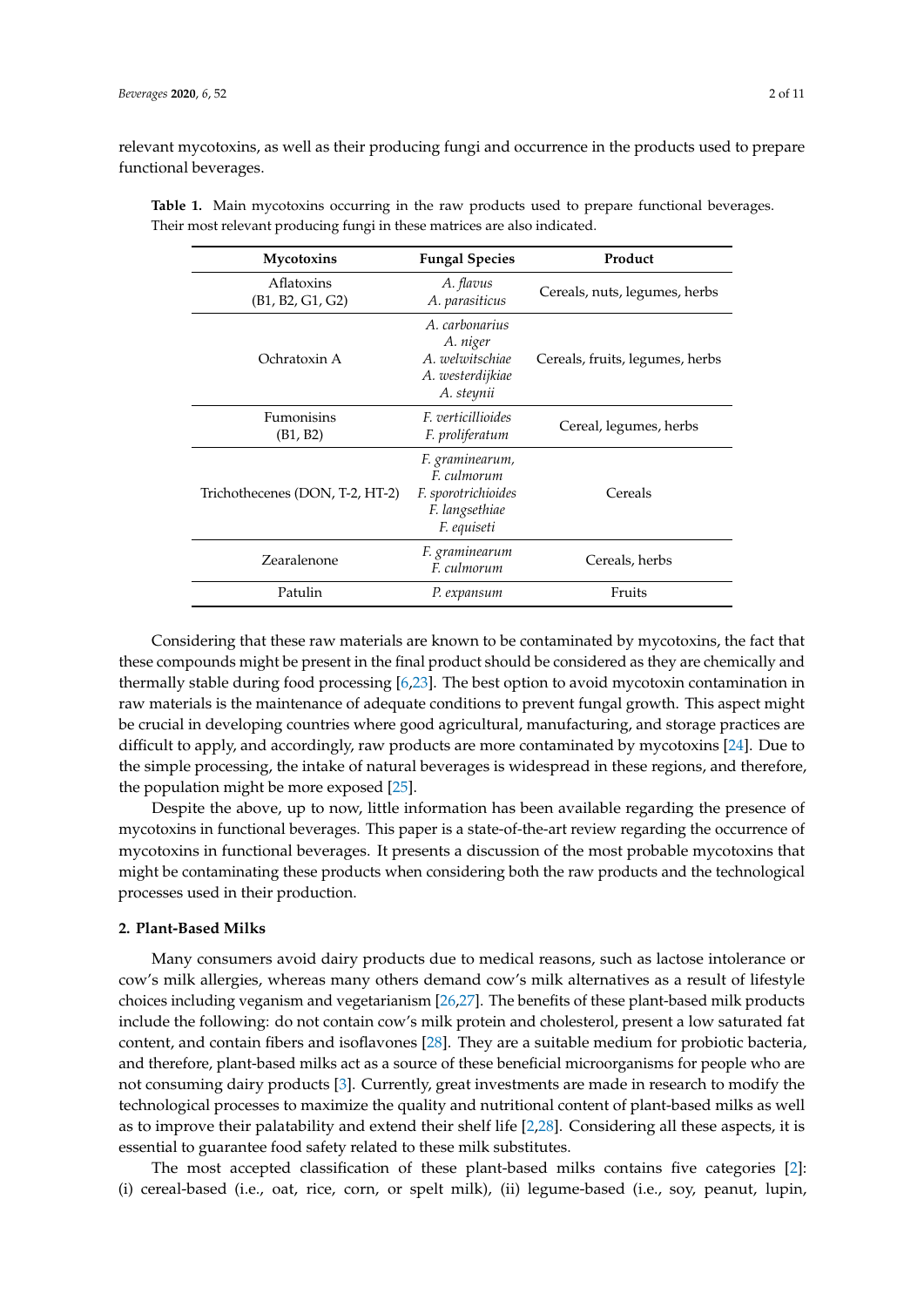or cowpea milk), (iii) nut-based (i.e., almond, coconut, hazelnut, pistachio, or walnut milk), (iv) seed-based (i.e., sesame, flax, hemp, or sunflower milk), and (v) pseudo-cereal-based (i.e., quinoa, teff, or amaranth milk). (iii) nut-based (i.e., almond, coconut, hazelnut, pistachio, or walnut milk), (iv) seed-based (i.e.,  $\sigma$  cowpea  $\min$ ,  $\min$  nur-based  $\left(\text{i.e., a}}\right)$  coconut, nazelitur, pistachio, or walled  $\min$ , Plant-based milks are basically water extracts of dissolved and disintegrated plant material, and

Plant-based milks are basically water extracts of dissolved and disintegrated plant material, and therefore, their production process is quite simple [\[27\]](#page-8-8). The most common process to produce plant-based milk uses a wet processing method in which the material is soaked and wet milled to extract milk constituents [\[29\]](#page-8-10). Subsequently, the grinding waste is separated by filtering or decanting, indeed (i.e., subsequently, the product of the product of the product of the product of the product of the product of and depending on the product, some other ingredients can be added (i.e., sugar, flavoring, oil, etc.) [\[26\]](#page-8-7). Thermal processing, such as conventional pasteurization or ultra-high temperature (UHT) treatments, is the inaction of the inaction of the individual performance or pathogenic microorganisms in the individual microorganism is typically performed to inactivate spoilage or pathogenic microorganisms [\[27,](#page-8-8)[29\]](#page-8-10). The general processing steps involved in the production of plant-based milks are indicated in Figure [1.](#page-2-0) therefore, the production production production production production production production produce plant-model

<span id="page-2-0"></span>

**Figure 1.** General manufacturing process of plant-based milks starting from raw materials.

the reports agree that the presence of these toxins in raw products may pose a risk for the contamination of the final products. Considering the production process, mycotoxins are not drastically reduced in any of the steps, even after thermal processing to reduce microbial contamination. Mycotoxins are heat-stable molecules and some of them, including aflatoxins, OTA, ZEN, and deoxynivalenol (DON), present a decomposition temperature higher that the reached in UHT treatment [30]. Only after long periods maintained at an extremely high temperature are mycotoxin levels reduced to some extent [31]. Therefore, the presence of mycotoxins on raw products might be an indicator of a possible risk of contamination of plant-based milk. The presence of my contamination of plant-based milk. Few reports are available regarding the presence of mycotoxins in plant-based milk; however,

Several works studied the occurrence of different mycotoxins in oat, soy, and rice-based milks, as they are the most consumed worldwide [\[32–](#page-8-13)[35\]](#page-8-14). Miró-Abella et al. [\[32\]](#page-8-13) reported, for the first time, the presence of mycotoxins in plant-based milks and found DON, OTA, ZEN, and T-2 toxin together with aflatoxins B1, B2, G1, and G2 present in certain samples, with oat-based beverages being the most frequently contaminated. The risk posed by *Fusarium* toxins in these plant-based milks were also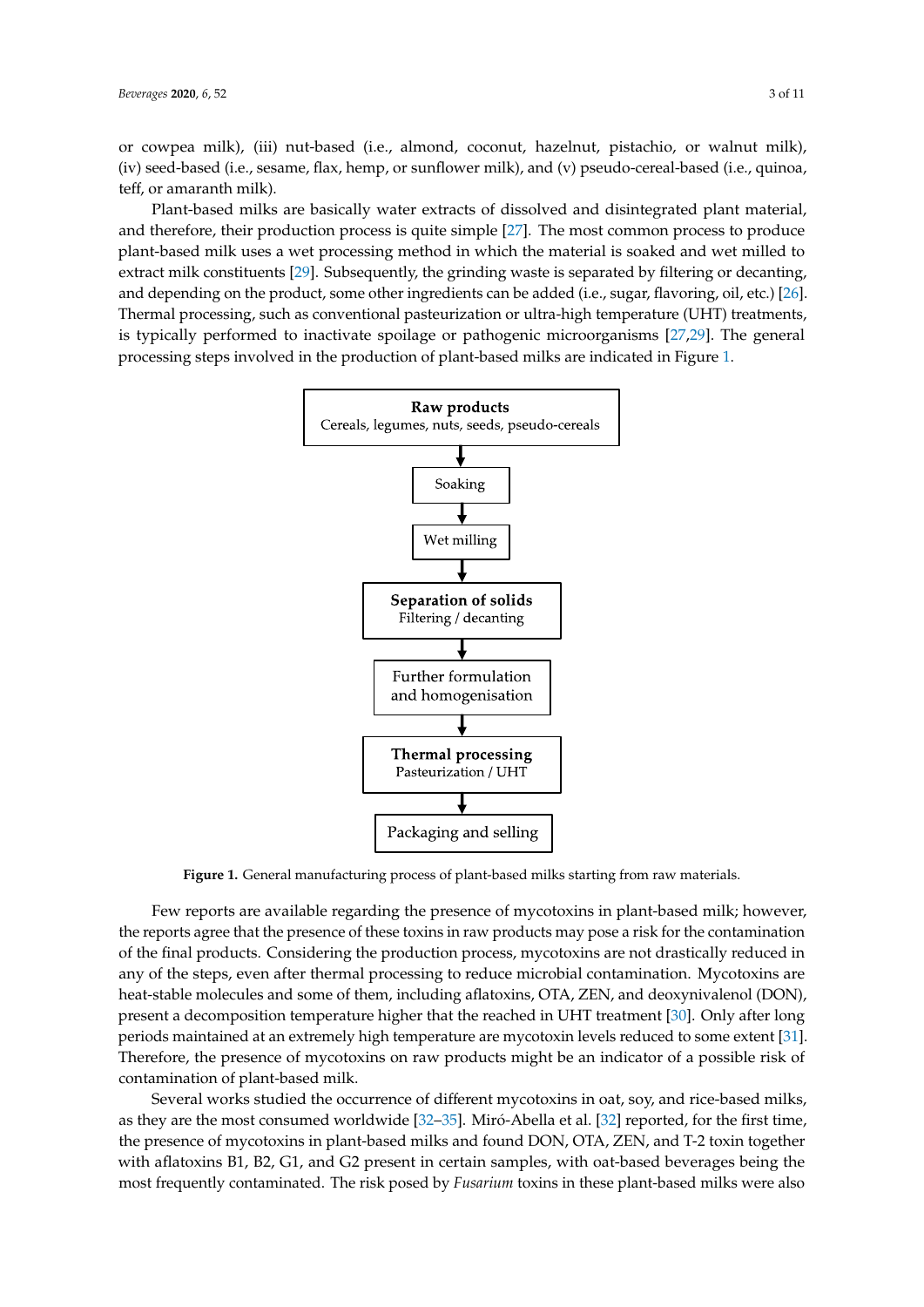studied by Hamed et al. [\[33\]](#page-8-15), and DON was found in oat-based commercial drinks. The occurrence of emerging mycotoxins, such as enniatins and beauvericin, in plant-based milks was also evaluated by Arroyo-Manzanares et al. [\[34\]](#page-8-16). The authors reported that 75% and 12.5% of oat and soy-based milks, respectively, were contaminated by at least one of these emerging mycotoxins. All the authors mentioned above attributed the transfer of mycotoxins from raw cereals to the beverages as the most probable source of plant-based milk contamination and proposed that new research is required to study the fate of the toxins along the production processes.

Wheat milks are also susceptible of mycotoxin contamination. El-Badry [\[36\]](#page-8-17) reported that most of wheat milk groats (80%) contained OTA at high levels. This aspect should be carefully considered as wheat milk is a product frequently used to supplement infant diets, which are especially susceptible to the toxic effects posed by mycotoxins.

Apart from the new trendy plant-based milk products commented above, a traditional tigernut milk beverage, called horchata, is widely consumed in Spain [\[37\]](#page-8-18). Several mycotoxins have been detected both in tigernuts and their derived beverages, including aflatoxins (B1, B2, and G2) and OTA [\[38,](#page-8-19)[39\]](#page-9-0). However, the source of contamination was demonstrated to be related to the origin of the samples as well as to the production process applied. Rubert et al. [\[39\]](#page-9-0) reported no contamination with mycotoxins in sterilized and concentrated horchata, whereas fresh horchata was frequently contaminated, which might be related to the ability of the fungi to produce mycotoxins directly in the beverage. The high-temperature treatment reduced the fungal viability, whereas increased sugar concentration interferes with fungal growth. On the other hand, Sebastia et al. [\[38\]](#page-8-19) found that tigernut milk identified with the Protected Origin Designation from Valencia was safe from being contaminated by mycotoxins due to the strict controls that guarantee their quality.

Some authors suggested that tigernut milk beverages might be subjected to a fermentation process by lactic acid bacteria [\[37\]](#page-8-18). These microorganisms have been reported to be able to interfere with fungal development and degrade mycotoxins, and this can help to guarantee a mycotoxin-free beverage. However, extensive research is still required to select the most adequate starters to guarantee the safety of fermented tigernut milk beverages [\[37\]](#page-8-18).

Plant-based milks are complex matrices that include high contents of proteins, carbohydrates, lipids, and fiber [\[28\]](#page-8-9); therefore, it is indispensable to optimize the analytical procedures, mainly the sample pretreatments and clean-up steps to avoid the matrix effects that might interfere in quantification by analytical instruments [\[40\]](#page-9-1). Due to the increasing importance of plant-based milks, several authors developed new detection methods to detect different mycotoxins in these products by applying different pretreatment methods to avoid matrix effects. These methods are based on salting out assisted liquid–liquid extraction in the case of *Fusarium* toxin determination [\[33,](#page-8-15)[34\]](#page-8-16), dispersive liquid–liquid microextraction for aflatoxins [\[35\]](#page-8-14), or QuEChERS (Quick, Easy, Cheap, Effective, Rugged and Safe) extraction in the case of a multidetermination of 11 mycotoxins [\[32\]](#page-8-13). In the case of mycotoxin determinations in tigernut milk, a matrix solid phase dispersion was adapted to eliminate lipidic interferences [\[38](#page-8-19)[,39\]](#page-9-0).

#### **3. Fruit Juices**

Fruit juices offer an image of fresh and healthy products to consumers that are seeking alternatives with a high content in nutrients and bioactive components (i.e., vitamin A, vitamin C, minerals, polyphenols, dietary fiber, etc.) [\[41](#page-9-2)[,42\]](#page-9-3). Fruit juices are an optimal media to promote the growth of probiotic bacteria [\[1](#page-7-0)[,4\]](#page-7-3).

It is important to highlight that juice production is quite simple, and these products usually consist of different types of squeezed, blended, or shaken fruits without any further processing. It is well known that mycotoxins might be transferred to the juice if rotten fruits are not removed during processing [\[42\]](#page-9-3). Therefore, it is essential to prevent mycotoxin production in unprocessed fruit in order to avoid juice contamination. Different methods proposed to avoid fungal proliferation in fruits, including the application of good agricultural and storage practices, the application of antifungal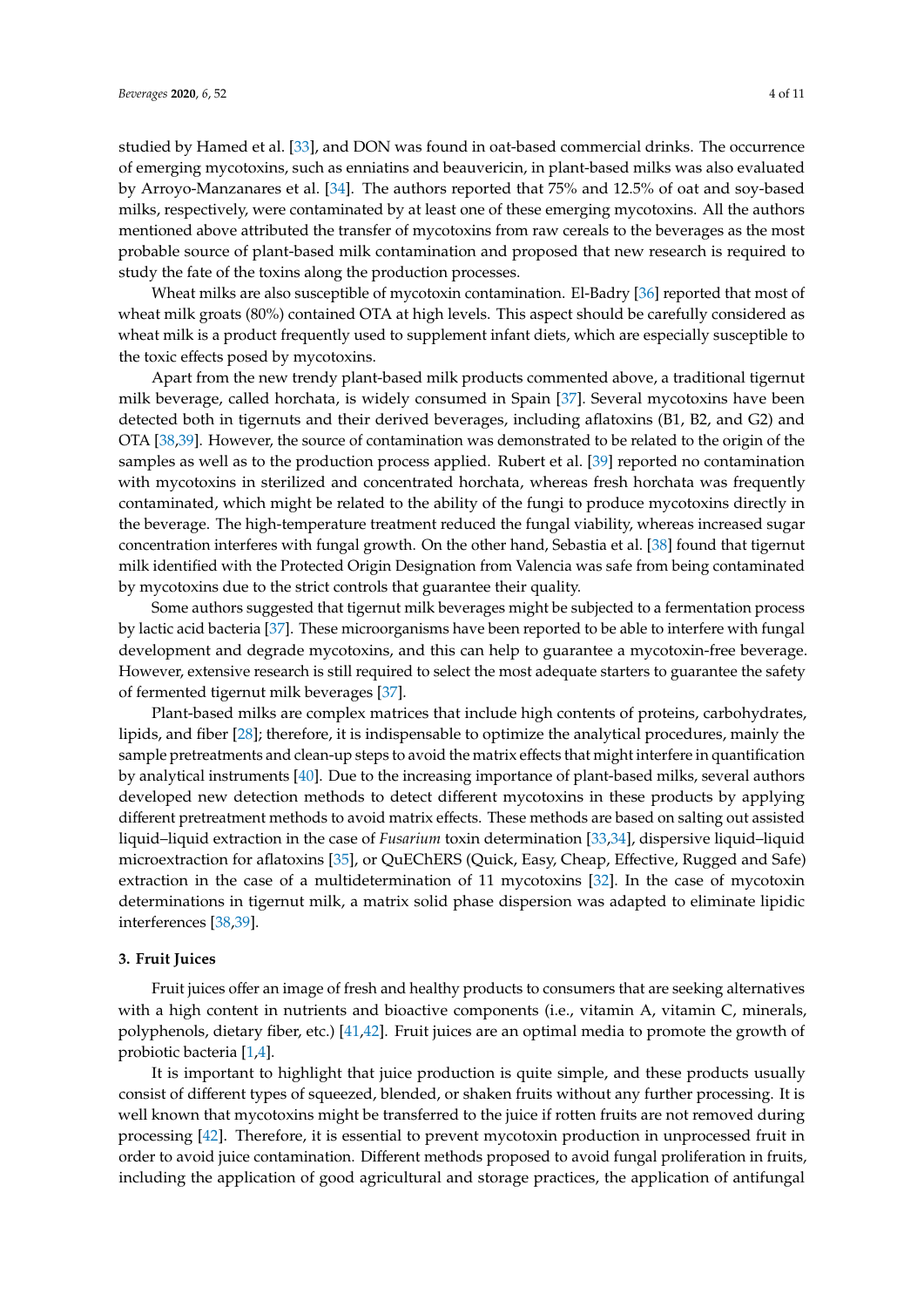agents, and the use of genetically engineered products, have been described as useful to prevent mycotoxin contamination of fruits [\[17\]](#page-7-14). Children are the major consumers of juice and are also the most susceptible to their toxic effects, which drastically increases the social concern regarding this issue [\[16](#page-7-15)[,43\]](#page-9-4). Pallarés et al. [\[44\]](#page-9-5) demonstrated a high dietary exposure through fruit juices in children that reached considerable percentages of the tolerably daily intake for certain mycotoxins.

Traditionally, the most relevant toxins occurring in juices are patulin and OTA, frequently found in apple and grape juices, respectively, and review articles on this topic are available [\[15,](#page-7-13)[45,](#page-9-6)[46\]](#page-9-7). Regarding the presence of other mycotoxins, aflatoxins and *Alternaria* toxins have been also reported in different kinds of juices, and their presence should not be disregarded [\[43\]](#page-9-4). Consumers are demanding new tastes and textures, which has opened a new market of juices from non-conventional fruits or even multi-fruit products. These aspects highlight the importance of new studies on the occurrence of mycotoxins in juices including the possible co-occurrence of several mycotoxins. Pallarés et al. [\[44\]](#page-9-5) recently reported a common multicontamination of fruit juices and found co-occurrence up to seven different mycotoxins in some cases.

Although there are relevant problems to human health, only a few regulations are available worldwide to establish the maximum levels of mycotoxins in juices. Since 2006, the European Union limits the patulin content in fruit juices (50  $\mu$ g/kg) and OTA in grape juices (2  $\mu$ g/kg) [\[47\]](#page-9-8). The same legislations regarding OTA and patulin are applied in Brazil, but in this country, the levels of the latter toxin are only regulated in apple juices [\[48\]](#page-9-9). China also allows maximum levels of 50  $\mu$ g/kg of patulin in fruit and vegetable juices [\[49\]](#page-9-10).

The presence of *Alternaria* spp. is frequently detected in fruits and vegetables, and this ubiquitous genus is considered one of the main spoilage fungi of these products [\[43\]](#page-9-4). Little is known regarding the natural occurrence of *Alternaria* toxins in fruit juices. However, many authors have indicated that these toxins are of interest from the human health viewpoint, as they have been reported in a variety of juices prepared from apples, grapes, different berries, and prunes [\[15\]](#page-7-13). Escrivá et al. [\[50\]](#page-9-11) reported that *Alternaria* toxins are highly stable in fruit juices and are able to remain stable for long periods, which makes very difficult to decontaminate these products. The European Food and Safety Authority (EFSA) highlighted the importance of *Alternaria* toxins due to increasing dietary exposure and encouraged the scientific community to generate more analytical data on these mycotoxins in relevant food commodities, including fruit juices [\[51\]](#page-9-12). However, no regulations regarding the maximum levels of *Alternaria* toxins have yet been established.

As mentioned above, the contamination of apple juice by patulin is frequently reported; however, recent studies have also detected this toxin in juices from pears, grapes, sour cherries, black currants, oranges, pineapples, and passion fruits, among others [\[45\]](#page-9-6). Considerably high levels of patulin were found by Iqbal et al. [\[52\]](#page-9-13) in juices and smoothies prepared from a mix of fruits and marketed in Pakistan. Hussain et al. [\[53\]](#page-9-14) also reported high levels of patulin in mango and orange juices in Pakistan, which confirms the need for strict regulations due to the serious hazard for local consumers in this country.

The most significant mycotoxin contaminating grape juice is OTA, mainly due to the high levels of contamination of *Aspergillus* section *Nigri* on grapes [\[46](#page-9-7)[,54\]](#page-9-15). However, these fungi were also reported as capable of producing fumonisin B2, and currently, this toxin is considered as an important emerging risk in grape products [\[55\]](#page-9-16). Despite the widespread ability of *Aspergillus* section *Nigri* to produce fumonisin B2, it is necessary to evaluate, in detail, its natural occurrence in grape juices [\[46\]](#page-9-7). In addition to OTA, *Alternaria* toxins and patulin are a cause of concern in grape juices [\[54\]](#page-9-15).

The consumption of new, different, and trendy types of fruits has drastically increased in the last few years. As a consequence, the occurrence of mycotoxins in these products and their derivatives has raised the interest of many researchers who described the emergence of new toxins not previously described in juices. Juan et al. [\[56\]](#page-9-17) studied the occurrence of different mycotoxins in different berry juices. The authors reported that the most significant risk in this product is posed by the presence of aflatoxins and *Alternaria* toxins (57% and 71% contaminated samples, respectively). Moreover, 26% of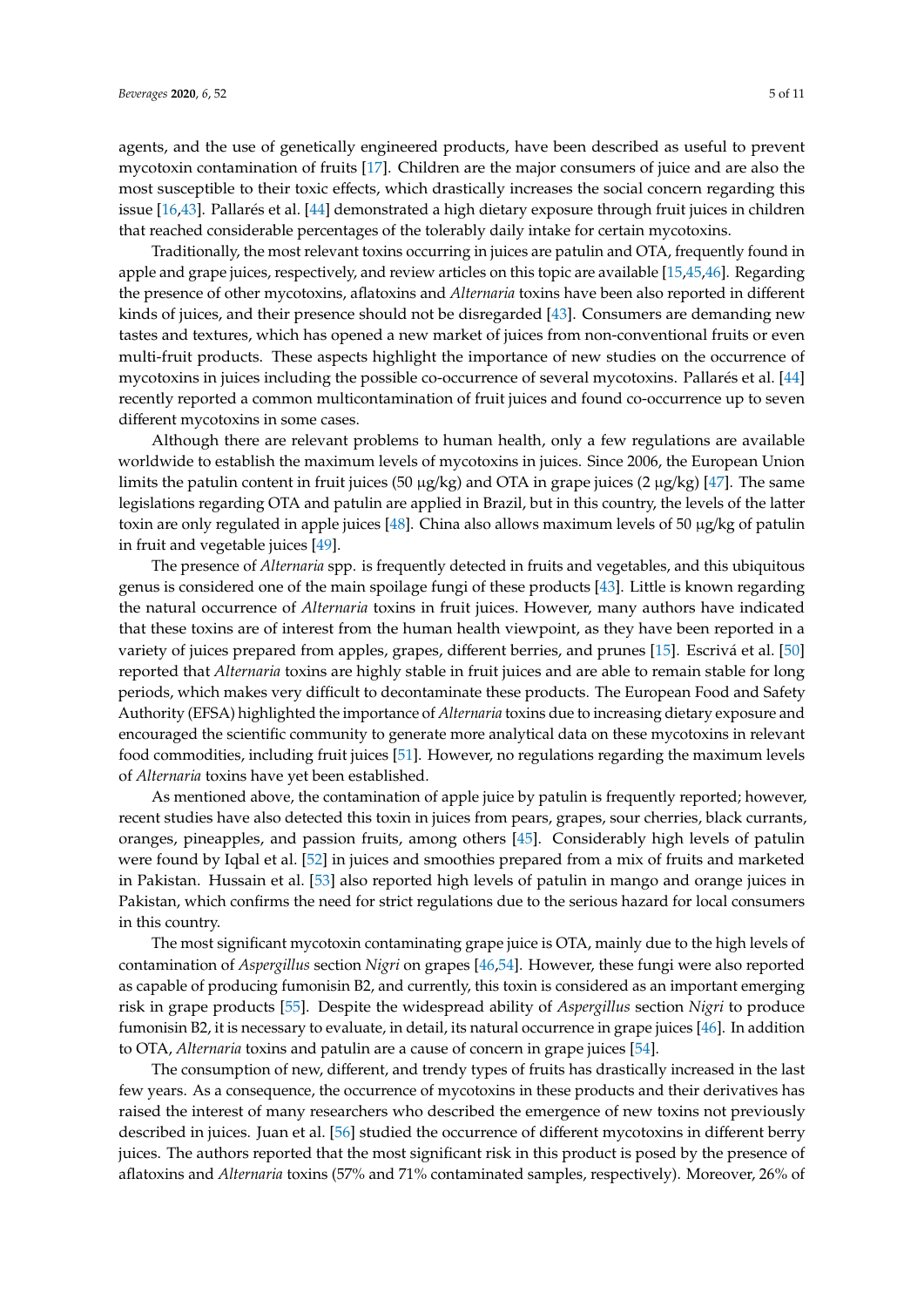the samples exceeded the maximum legal limits established for the sum of aflatoxins in dried fruits in Europe (4–10 µg/kg). Carballo et al. [\[57\]](#page-9-18) described a high occurrence of *Fusarium* HT-2 toxins in juices from mixed fruits at mean levels of 22.38 µg/L. Sugarcane fruit has been recently pointed out as a significant risk for consumers due to high contamination levels of both aflatoxin B1 and fumonisin B1 [\[58\]](#page-9-19).

Different chemical, physical, and biological detoxification strategies have been proposed to reduce the presence of mycotoxins in juices [\[17\]](#page-7-14). For example, clarification with active carbon has been used widely to remove patulin in fruit juices in many countries [\[59\]](#page-9-20). However, the use of these methods are restricted due to possible losses in organoleptic or nutritional properties, their high cost, and safety problems due to their toxic properties [\[16\]](#page-7-15). In this context, the most promising results were obtained by the use of biological methods, and several detoxifying agents were reported to be an ecofriendly alternative to remove mycotoxins from juices due to their effectiveness at a reasonable cost [\[17,](#page-7-14)[45\]](#page-9-6). Different microorganism are able to reduce OTA or patulin levels to some extent, although the most significant results in juices were obtained using bacteria or yeasts that efficiently adsorb the toxins to their cell wall or produce enzymes to degrade them [\[45](#page-9-6)[,59](#page-9-20)[,60\]](#page-9-21). Although several potential biological detoxification agents have been proposed, many studies are still necessary before their commercial application in juices [\[59\]](#page-9-20). Farbo et al. [\[61\]](#page-10-0) designed a method to eliminate OTA from grape juices by mixing immobilized *Candida intermedia* yeast cells into magnetic calcium alginate spheres. The results obtained are promising, because the authors were able to apply this method in a prototype bioreactor reaching a rate of 57% OTA removal after flowing the juice through a glass chromatography column packed with beads [\[61\]](#page-10-0).

# **4. Herbal Teas**

Herbal beverages, commonly known as teas, are a popular global beverage and are preferred due to their beneficial properties that may enhance the overall health status from different perspectives [\[62\]](#page-10-1). These beverages are known to improve the antioxidant status and to be the source of important natural bioactive compounds, such as carotenoids, phenolic acids, flavonoids, and alkaloids, among others [\[63\]](#page-10-2). The presence of mycotoxins in herbal teas should be carefully studied, and the risk posed by these toxins might not be disregarded since, to our knowledge, no maximum levels are currently established in any country.

The majority of studies have been focused on the occurrence of mycotoxins in the raw herbs and aflatoxins are by far the most frequently occurring mycotoxins in tea and herbs worldwide. Many of these studies reported samples contaminated by extremely high mycotoxin levels, which indicates that it is essential to monitor their presence in these commodities, as they might pose a risk to consumer health. Duarte et al. [\[64\]](#page-10-3) analyzed a high number or teas and herbs marketed in Portugal and reported that 65% of the samples were contaminated by aflatoxins at high levels between 2.78 and 28.15 µg/kg. A similar approach carried out in Morocco detected a high contamination of these toxins in tea (58% of contaminated samples) with extremely high levels of total aflatoxins up to 116.2  $\mu$ g/kg [\[65\]](#page-10-4).

Aflatoxins are also frequently found in black tea samples marketed in Iran and Pakistan, where 27.5% and 78.3% samples were found to be contaminated, respectively [\[66,](#page-10-5)[67\]](#page-10-6). Tosun et al. [\[68\]](#page-10-7) studied the presence of the four most relevant aflatoxins separately in local tea samples in Turkey and reported the occurrence of aflatoxins B1, B2, G1, and G2 in 54%, 29%, 71%, and 46% of the samples, respectively, at maximum levels of the total aflatoxins at 34.18 µg/kg. Viswanath et al. [\[69\]](#page-10-8) reported a high occurrence of aflatoxigenic fungi on black tea samples obtained from local markets in India, although they only found one positive determination for aflatoxin B1, but it was at high levels (19.2  $\mu$ g/kg).

The studies on the presence of other mycotoxins in raw herbs has also been of interest, and up to now, ZEN, fumonisins, enniatins, and DON have been detected at different levels. The natural occurrence of fumonisin B1 was reported by Martins et al. [\[70\]](#page-10-9) both in black tea and other herbs for infusions marketed in Portugal, and this toxin was detected in a 65% of the samples at highly variable levels. Duarte et al. [\[64\]](#page-10-3) also found an important number of tea and herbs samples (62%) contaminated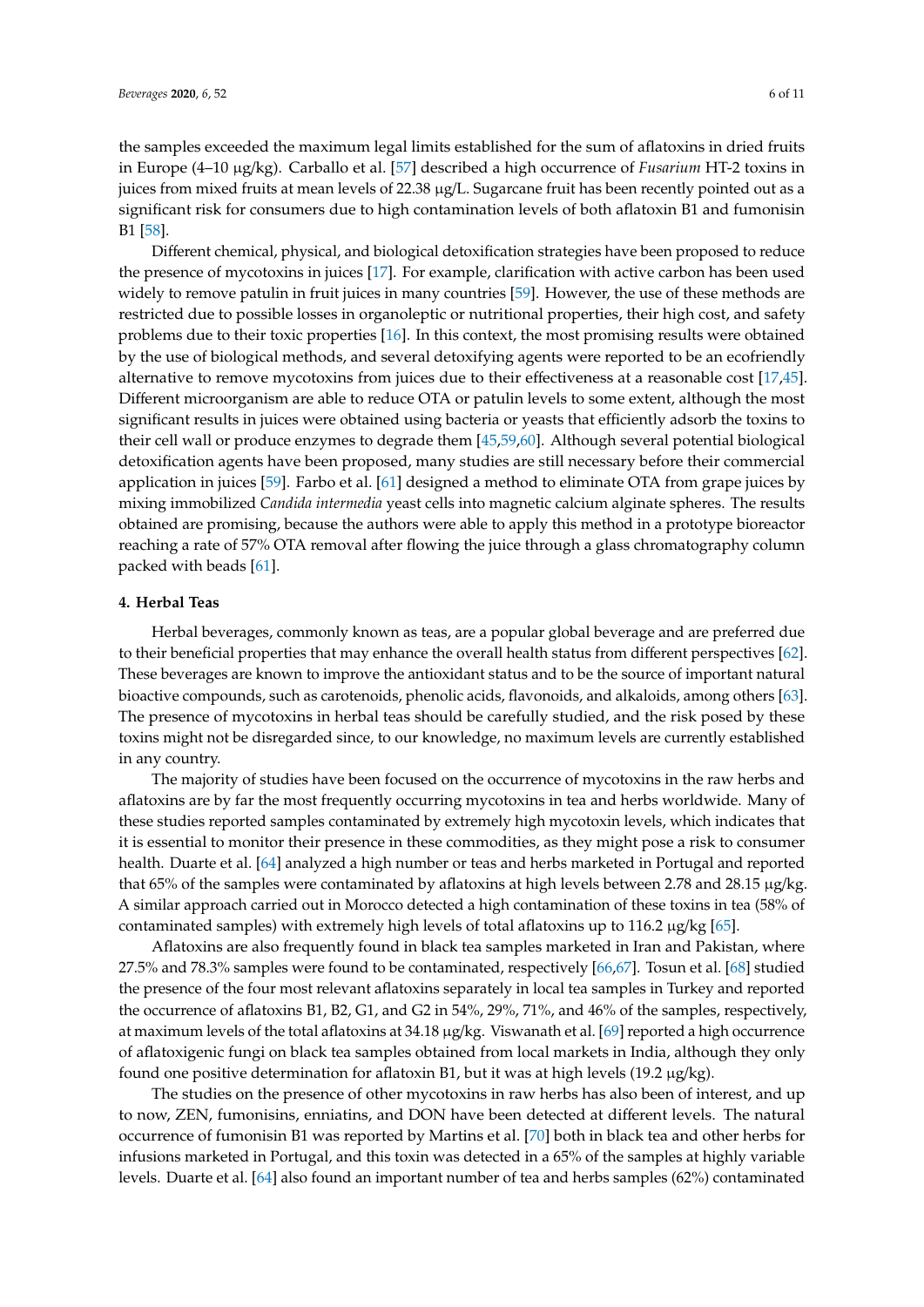with ZEN in Portugal, and in most cases, this co-occurred with aflatoxins, which should be considered due to the possible synergistic effects. In an integrated study on the occurrence of mycotoxins in dry tea samples, Reinholds et al. [\[71\]](#page-10-10) were able to detect at least one mycotoxin in 90% of the analyzed samples. Enniatin B and DON were the most frequently detected followed by OTA and aflatoxin B1, although the highest levels of contamination were found in the case of ZEN (up to  $90.7 \mu g/kg$ ).

Some recent reports focused on the occurrence of mycotoxins directly in tea beverages after the production process. Pallarés et al. [\[72\]](#page-10-11) optimized a protocol to simultaneously detect 16 different mycotoxins in tea beverages (black, red, green, and green mint). The authors reported the presence of aflatoxins B2, G1, and G2 as well as *Fusarium* toxins 15ADON and enniatin B. This protocol was also applied to established contamination levels of other types of herbal tea beverages, including anise, chamomile, linden, pennyroyal mint, thyme, valerian, and horsetail, and the same mycotoxins were detected at variable levels [\[73\]](#page-10-12).

As mentioned before, mycotoxins are heat-stable molecules, and they are unlikely to be affected by the boiling temperatures used in the tea-making process [\[30\]](#page-8-11). The effect of the tea-making process on the transfer of mycotoxins to the final product has been also studied by different authors. Around 30% of aflatoxins present in tea leaves are known to remain in the beverage after boiling and filtration [\[69\]](#page-10-8). Similarly, OTA transfer from black tea to the beverage was found to be around 40% and the transference seemed to be affected by the contact time between the tea and water [\[74\]](#page-10-13). Similar results were previously obtained by Malir et al. [\[75\]](#page-10-14), and they established the OTA transfer from black tea to the beverage at 35%. These authors highlighted the importance of pH in the amount of OTA extracted and reported a low transfer rate when the pH of the beverage decreased.

Monbaliú et al. [\[76\]](#page-10-15) hypothesized that fumonisin B1 might be easily transferred from tea leaves to drinkable products due to the high hydrophilic properties. However, they could not demonstrate the extraction of this toxin during tea processing, likely due to the low fumonisin B1 levels of the raw material used in their experiments. In a recently published work, Reinholds et al. [\[71\]](#page-10-10) also reported an efficient transfer of 32% and 100% of DON and ZEN from dry tea to the infusion. On the contrary, other authors reported a reduced mycotoxin content or even a complete elimination after the infusion process and indicated that only a small fraction migrated from the plant to the beverage [\[77\]](#page-10-16). However, the results obtained seemed to be related to the initial mycotoxin concentrations, because the toxins that were detected at the highest levels were able to remain in the final infusion.

Other tea preparations are becoming trendy among consumers, and therefore, it is interesting to assess the presence of mycotoxins after the making process. Ismail et al. [\[67\]](#page-10-6) demonstrated that more than 50% of aflatoxins present in black tea leaves become dissolved and become part of the Chai tea beverage likely due to the high-water solubility of these toxins. Iha et al. [\[78\]](#page-10-17) demonstrated a transfer of approximately 30–40% of aflatoxins and 20–30% of OTA in ginger tea beverages from tea bags and the mycotoxin extraction was significantly increased at higher boiling temperatures near 100 °C.

To our knowledge, no regulations are available regarding the maximum levels of mycotoxins in herbs and teas intended for the preparation of infusions for human consumption.

#### **5. Conclusions**

Our society is notably changing its dietary habits, and in this respect, the consumption of functional beverages has drastically increased in the last few years due to consumer awareness toward healthy food. Mycotoxins are widely present in the raw products used to prepare most of these functional beverages, although the studies on the occurrence of these toxic compounds in the final products are still scarce. Many of the most relevant mycotoxins regarding food safety, including aflatoxins, OTA, patulin, and *Fusarium* toxins have been detected at variable levels in functional beverages. The data available up to now indicated that the processing methods were not able to significantly affect the mycotoxin levels. It would be interesting to study the possible application of new preservation methods opposed to heat-based ones to eliminate mycotoxins without interfering with the beverage properties.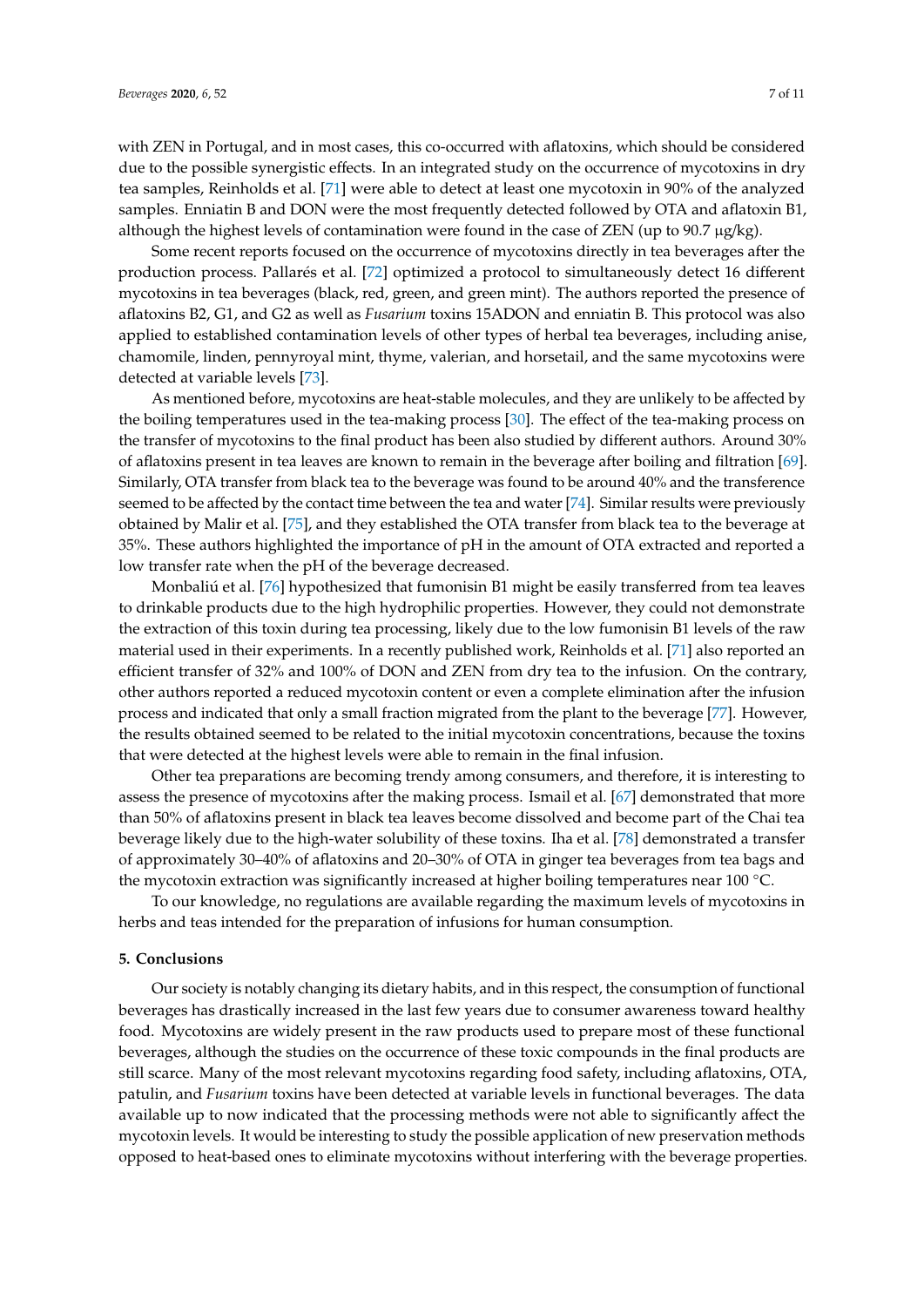More research is needed to establish the real risk posed by the intake of functional beverages in order to improve the current regulations regarding the maximum limits of mycotoxins in these products.

**Author Contributions:** J.G.-S. drafted and corrected the manuscript; B.P. supported the drafting and revised the manuscript; C.V. revised and corrected the manuscript. All authors have read and agreed to the published version of the manuscript.

**Funding:** This work was supported by the Spanish Ministry of Science and Innovation, grant number RTI2018-097593-B-C21.

**Conflicts of Interest:** The authors declare no conflict of interest.

# **References**

- <span id="page-7-0"></span>1. Corbo, M.R.; Bevilacqua, A.; Petruzzi, L.; Casanova, F.P.; Sinigaglia, M. Functional beverages: The emerging side of functional foods. Commercial trends, research, and health implications. *Compr. Rev. Food Sci. Food Saf.* **2014**, *13*, 1192–1206. [\[CrossRef\]](http://dx.doi.org/10.1111/1541-4337.12109)
- <span id="page-7-1"></span>2. Sethi, S.; Tyagi, S.K.; Anurag, R.K. Plant-based milk alternatives an emerging segment of functional beverages: A review. *J. Food Sci. Technol.* **2016**, *53*, 3408–3423. [\[CrossRef\]](http://dx.doi.org/10.1007/s13197-016-2328-3) [\[PubMed\]](http://www.ncbi.nlm.nih.gov/pubmed/27777447)
- <span id="page-7-2"></span>3. Mudgil, D. Functional beverages. In *Beverages: Processing and Technology*; Mudgil, D., Barak, S., Eds.; Scientific Publishers: Rajasthan, India, 2018; pp. 292–302.
- <span id="page-7-3"></span>4. Nazir, M.; Arif, S.; Khan, R.S.; Nazir, W.; Khalid, N.; Maqsood, S. Opportunities and challenges for functional and medicinal beverages: Current and future trends. *Trends Food Sci. Technol.* **2019**, *88*, 513–526. [\[CrossRef\]](http://dx.doi.org/10.1016/j.tifs.2019.04.011)
- <span id="page-7-4"></span>5. Gil-Serna, J.; Vázquez, C.; Patiño, B. Mycotoxins–Toxicology. In *Reference Module in Food Science*; Academic Press: Cambridge, MA, USA, 2019; pp. 1–7.
- <span id="page-7-5"></span>6. Alshannaq, A.; Yu, J.H. Occurrence, toxicity and analysis of major mycotoxins in Food. *Int. J. Environ. Res. Public Health* **2017**, *14*, 632. [\[CrossRef\]](http://dx.doi.org/10.3390/ijerph14060632) [\[PubMed\]](http://www.ncbi.nlm.nih.gov/pubmed/28608841)
- <span id="page-7-6"></span>7. Lee, H.J.; Ryu, D. Worldwide occurrence of mycotoxins in cereals and cereal-derived food products: Public health perspectives of their co-occurrence. *J. Agric. Food Chem.* **2017**, *65*, 7034–7051. [\[CrossRef\]](http://dx.doi.org/10.1021/acs.jafc.6b04847)
- <span id="page-7-7"></span>8. Khaneghah, A.M.; Fakhri, Y.; Gahruie, H.H.; Niakousari, M.; Sant'Ana, A.S. Mycotoxins in cereal-based products during 24 years (1983–2017): A global systematic review. *Trends Food Sci. Technol.* **2019**, *91*, 95–105. [\[CrossRef\]](http://dx.doi.org/10.1016/j.tifs.2019.06.007)
- <span id="page-7-8"></span>9. Chang, A.S.; Sreedharab, A.; Schneider, K.R. Peanut and peanut products: A food safety perspective. *Food Control* **2013**, *32*, 296–303. [\[CrossRef\]](http://dx.doi.org/10.1016/j.foodcont.2012.12.007)
- 10. Egbuta, M.A.; Mwanza, M.; Phoku, J.Z.; Chilaka, C.A.; Dutton, M.F. Comparative analysis of mycotoxigenic fungi and mycotoxins contaminating soya bean seeds and processed soya bean from Nigerian Markets. *Adv. Microbiol.* **2016**, *6*, 1130–1139. [\[CrossRef\]](http://dx.doi.org/10.4236/aim.2016.614102)
- <span id="page-7-10"></span>11. Gelderblom, C.A.; Shephard, G.S.; Rheeder, J.P.; Sathe, S.K. Edible nuts, oilseeds and legumes. In *Food Safety Management. A Practical Guide for the Food Industry*; Motarjemi, Y., Lelieveld, H., Eds.; Academic Press: Cambridge, MA, USA, 2016; pp. 301–324.
- <span id="page-7-11"></span>12. Bhat, R.; Reddy, K.R.N. Challenges and issues concerning mycotoxins contamination in oil seeds and their edible oils: Updates from the last decade. *Food Chem.* **2017**, *215*, 425–437. [\[CrossRef\]](http://dx.doi.org/10.1016/j.foodchem.2016.07.161)
- <span id="page-7-9"></span>13. Ogungbemile, O.A.; Etaware, P.M.; Odebode, A.C. Aflatoxin detection and quantification is stores cowpea seeds in Ibadan, Nigeria. *J. Biomed. Biotechnol.* **2020**, *3*, 10–18. [\[CrossRef\]](http://dx.doi.org/10.26502/jbb.2642-91280022)
- <span id="page-7-12"></span>14. Marín, S.; Ramos, A.J. Molds and mycotoxins in nuts. In *Food Hygiene and Toxicology in Ready-to Eat Foods*; Kotzekidou, P., Ed.; Academic Press: Cambridge, MA, USA, 2016; pp. 295–312.
- <span id="page-7-13"></span>15. Fernández-Cruz, M.L.; Mansilla, M.L.; Tadeo, J.L. Mycotoxins in fruits and their processed products: Analysis, occurrence and health implications. *J. Adv. Res.* **2010**, *1*, 113–122. [\[CrossRef\]](http://dx.doi.org/10.1016/j.jare.2010.03.002)
- <span id="page-7-15"></span>16. Yang, J.; Li, J.; Jiang, Y.; Duan, X.; Qu, H.; Yang, B.; Chen, F.; Sivakumar, D. Natural occurrence, analysis, and prevention of mycotoxins in fruits and their processed products. *Crit. Rev. Food Sci. Nutr.* **2014**, *54*, 64–83. [\[CrossRef\]](http://dx.doi.org/10.1080/10408398.2011.569860)
- <span id="page-7-14"></span>17. Gonçalves, B.L.; Coppa, C.F.; de Neeff, D.V.; Corassin, C.H.; Fernandes-Oliveira, C.A. Mycotoxins in fruits and fruit-based products: Occurrence and methods for decontamination. *Toxin Rev.* **2019**, *38*, 263–272. [\[CrossRef\]](http://dx.doi.org/10.1080/15569543.2018.1457056)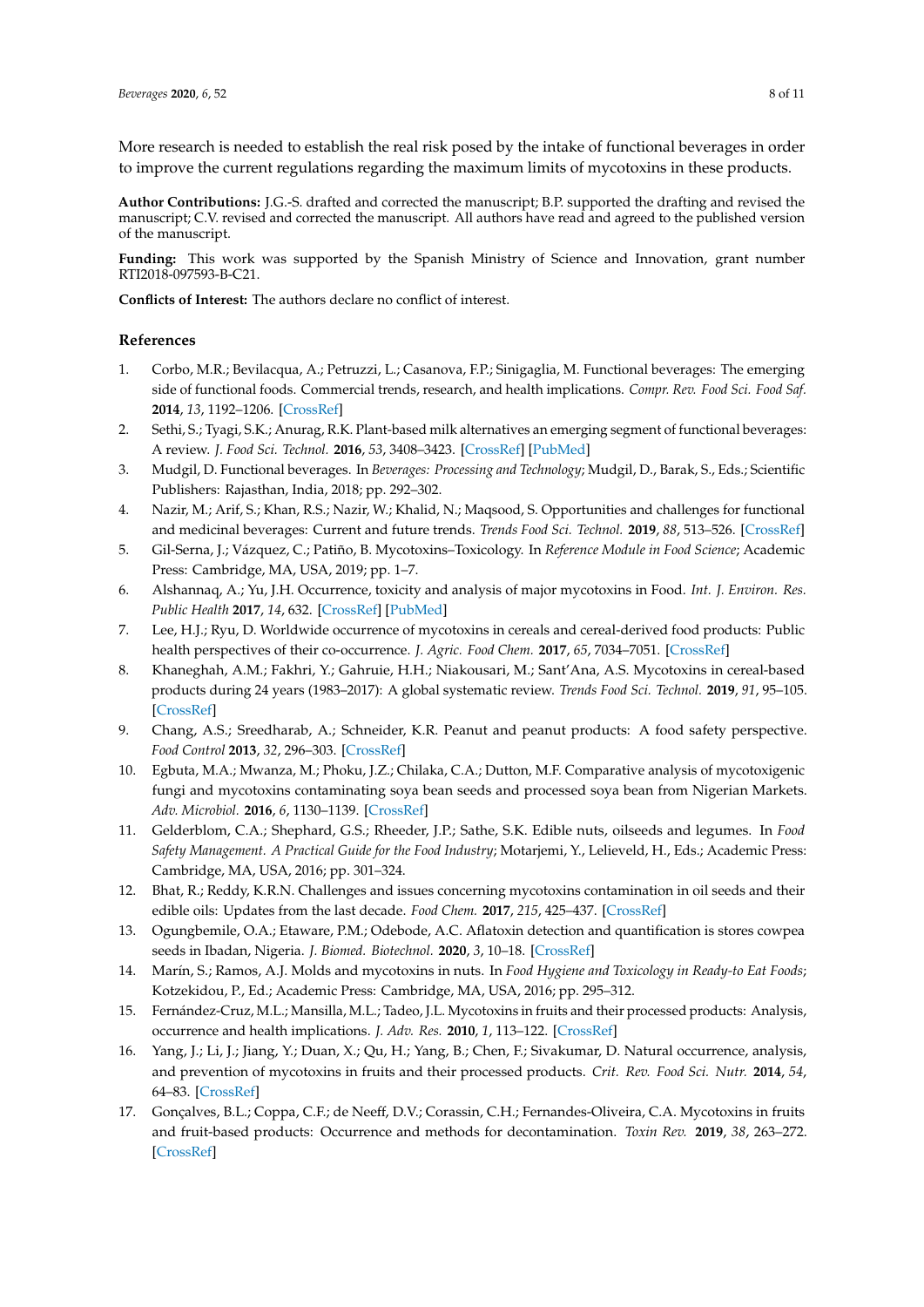- <span id="page-8-0"></span>18. Santos, L.; Marín, S.; Sanchis, V.; Ramos, A.J. Mycotoxins in medicinal/aromatic herbs—A review. *Bol. Latinoam. Caribe Plantas Med. Aromát.* **2013**, *12*, 119–142.
- 19. Ashiq, S.; Hussain, M.; Ahmad, B. Natural occurrence of mycotoxins in medicinal plants: A review. *Fungal Genet. Biol.* **2014**, *66*, 1–10. [\[CrossRef\]](http://dx.doi.org/10.1016/j.fgb.2014.02.005) [\[PubMed\]](http://www.ncbi.nlm.nih.gov/pubmed/24594211)
- <span id="page-8-1"></span>20. Sedova, I.; Kiseleva, M.; Tutelvan, V. Mycotoxins in tea: Occurrence, methods of determination and risk evaluation. *Toxins* **2018**, *10*, 444. [\[CrossRef\]](http://dx.doi.org/10.3390/toxins10110444)
- <span id="page-8-2"></span>21. Munkvold, G.P. Fusarium species and their associated mycotoxins. In *Mycotoxigenic Fungi: Methods and Protocols*; Moretti, A., Susca, A., Eds.; Humana Press: Totowa, NJ, USA, 2017; pp. 51–106.
- <span id="page-8-3"></span>22. Vidal, A.; Ouhibi, S.; Ghali, R.; Hedhili, A.; De Saeger, S.; De Boevre, M. The mycotoxin patulin: An updated short review on occurrence, toxicity and analytical challenges. *Food Chem. Toxicol.* **2019**, *129*, 249–256. [\[CrossRef\]](http://dx.doi.org/10.1016/j.fct.2019.04.048)
- <span id="page-8-4"></span>23. Baker, R.C.; Ford, R.M.; Helander, M.E.; Marecki, J.; Natarajan, R.; Ray, B. Framework for managing mycotoxin risks in the food industry. *J. Food Prot.* **2014**, *177*, 2181–2188. [\[CrossRef\]](http://dx.doi.org/10.4315/0362-028X.JFP-14-060)
- <span id="page-8-5"></span>24. Luo, Y.; Liu, X.; Li, J. Updating techniques on controlling mycotoxins—A review. *Food Control* **2018**, *89*, 123–132. [\[CrossRef\]](http://dx.doi.org/10.1016/j.foodcont.2018.01.016)
- <span id="page-8-6"></span>25. Ezequiel, C.N.; Ayeni, K.I.; Misihairabgwi, J.M.; Somorin, Y.M.; Chibuzor-Onyema, I.E.; Oyedele, O.A.; Abia, W.A.; Sulyok, M.; Shepard, G.S.; Krska, R. Traditionally processed beverages in Africa: A review of the mycotoxin occurrence patterns and exposure assessment. *Compr. Rev. Food Sci. Food Saf.* **2018**, *17*, 334–351. [\[CrossRef\]](http://dx.doi.org/10.1111/1541-4337.12329)
- <span id="page-8-7"></span>26. Mäkinen, O.E.; Wanhalinna, V.; Zannini, E.; Arendt, E.K. Foods for special dietary needs: Non-dairy plant-based milk substitutes and fermented dairy-type products. *Crit. Rev. Food Sci. Nutr.* **2016**, *56*, 339–349. [\[CrossRef\]](http://dx.doi.org/10.1080/10408398.2012.761950) [\[PubMed\]](http://www.ncbi.nlm.nih.gov/pubmed/25575046)
- <span id="page-8-8"></span>27. Jeske, S.; Zannini, E.; Arendt, E.K. Past, present and future: The strength of plant-based dairy substitutes based on gluten-free raw materials. *Food Res. Int.* **2018**, *110*, 42–51. [\[CrossRef\]](http://dx.doi.org/10.1016/j.foodres.2017.03.045) [\[PubMed\]](http://www.ncbi.nlm.nih.gov/pubmed/30029705)
- <span id="page-8-9"></span>28. Silva, A.R.A.; Silva, M.M.N.; Ribeiro, B.D. Health issues and technological aspects of plant-based alternative milk. *Food Res. Int.* **2020**, *131*, 108972. [\[CrossRef\]](http://dx.doi.org/10.1016/j.foodres.2019.108972) [\[PubMed\]](http://www.ncbi.nlm.nih.gov/pubmed/32247441)
- <span id="page-8-10"></span>29. McClemens, D.J.; Newman, E.; McClemens, I.F. Plant-based milks: A review of the science underpinning their design, fabrication, and performance. *Compr. Rev. Food Sci. Food Saf.* **2019**, *18*, 2047–2067. [\[CrossRef\]](http://dx.doi.org/10.1111/1541-4337.12505)
- <span id="page-8-11"></span>30. Kabak, B. The fate of mycotoxins during thermal food processing. *J. Sci. Food Agric.* **2009**, *89*, 549–554. [\[CrossRef\]](http://dx.doi.org/10.1002/jsfa.3491)
- <span id="page-8-12"></span>31. Gbashi, S.; Madal, N.E.; De Saeger, S.; De Boevre, M.; Njobeh, P.B. Numerical optimization of temperature-time degradation of multiple mycotoxins. *Food Chem. Toxicol.* **2019**, *125*, 289–304. [\[CrossRef\]](http://dx.doi.org/10.1016/j.fct.2019.01.009)
- <span id="page-8-13"></span>32. Miró-Abella, E.; Herrero, P.; Canela, N.; Arola, L.; Borrull, F.; Ras, R.; Fontanals, N. Determination of mycotoxins in plant-based beverages using QuEChERs and liquid chromatography-tandem mass spectrometry. *Food Chem.* **2017**, *229*, 336–372. [\[CrossRef\]](http://dx.doi.org/10.1016/j.foodchem.2017.02.078)
- <span id="page-8-15"></span>33. Hamed, A.M.; Arroyo-Manzanares, N.; García-Campaña, A.M.; Gámiz-Gracia, L. Determination of *Fusarium* toxins in functional vegetable milks applying salting-out-assisted liquid–liquid extraction combined with ultra-high-performance liquid chromatography tandem mass spectrometry. *Food Addit. Contam. Part A* **2017**, *34*, 2033–2041. [\[CrossRef\]](http://dx.doi.org/10.1080/19440049.2017.1368722)
- <span id="page-8-16"></span>34. Arroyo-Manzanares, N.; Hamed, A.M.; García-Campaña, A.M.; Gámiz-Gracia, L. Plant-based milks: Unexplored source of emerging mycotoxins. A proposal for the control of enniatins and beauvericin using UHPLC-MS/MS. *Food Addit. Contam. Part B* **2019**, *12*, 296–302. [\[CrossRef\]](http://dx.doi.org/10.1080/19393210.2019.1663276)
- <span id="page-8-14"></span>35. Hamed, A.M.; Abdel-Hamid, M.; Gámiz-Gracia, L.; García-Campaña, A.M.; Arroyo-Manzanares, N. Determination of aflatoxins in plant-based milk and dairy products by dispersive liquid–liquid microextraction and high- performance liquid chromatography with fluorescence detection. *Anal. Lett.* **2019**, *52*, 363–372. [\[CrossRef\]](http://dx.doi.org/10.1080/00032719.2018.1467434)
- <span id="page-8-17"></span>36. El-Badry, S. Determination of ochratoxin A residues in some animal and plant milk products. *Zagazig Vet. J.* **2016**, *44*, 101–105. [\[CrossRef\]](http://dx.doi.org/10.21608/zvjz.2016.7852)
- <span id="page-8-18"></span>37. Roselló-Soto, E.; García, C.; Fessard, A.; Barba, F.J.; Munekata, P.E.S.; Lorenzo, J.M.; Remize, F. Nutritional and microbiological quality of tiger nut tubers (*Cyperus esculentus*) derived plant-based and lactic fermented beverages. *Fermentation* **2018**, *5*, 3. [\[CrossRef\]](http://dx.doi.org/10.3390/fermentation5010003)
- <span id="page-8-19"></span>38. Sebastia, N.; Soler, C.; Soriano, J.M.; Mañes, J. Occurrence of aflatoxins in tigernuts and their beverages commercialized in Spain. *J. Agric. Food Chem.* **2010**, *58*, 2609–2612. [\[CrossRef\]](http://dx.doi.org/10.1021/jf903818x) [\[PubMed\]](http://www.ncbi.nlm.nih.gov/pubmed/20078078)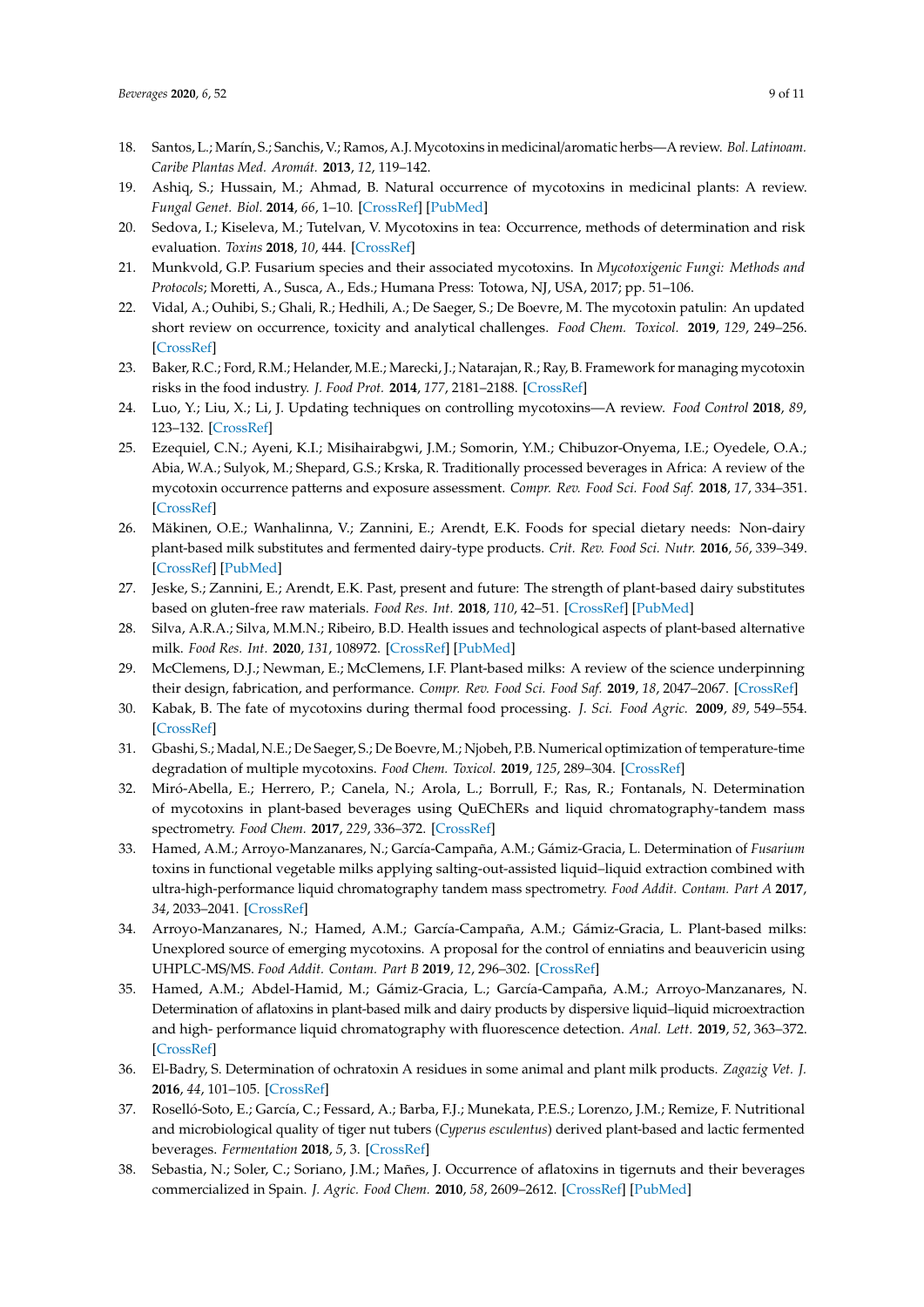- <span id="page-9-0"></span>39. Rubert, J.; Sebastia, N.; Soriano, J.M.; Soler, C.; Mañes, J. One-year monitoring of aflatoxins and ochratoxin A in tiger-nuts and their beverages. *Food Chem.* **2011**, *127*, 822–826. [\[CrossRef\]](http://dx.doi.org/10.1016/j.foodchem.2011.01.016)
- <span id="page-9-1"></span>40. Yang, Y.; Guoliang, L.; Wu, D.; Liu, J.; Li, X.; Luo, P.; Hu, N.; Wang, H.; Wu, Y. Recent advances on toxicity and determination methods of mycotoxins in foodstuffs. *Trends Food Sci. Technol.* **2020**, *96*, 233–252. [\[CrossRef\]](http://dx.doi.org/10.1016/j.tifs.2019.12.021)
- <span id="page-9-2"></span>41. Sun-Waterhouse, D. The development of fruit-based functional foods targeting the health and wellness market: A review. *Int. J. Food Sci. Technol.* **2011**, *46*, 899–920. [\[CrossRef\]](http://dx.doi.org/10.1111/j.1365-2621.2010.02499.x)
- <span id="page-9-3"></span>42. Sanzani, S.M.; Reverberi, M.; Geisen, R. Mycotoxins in harvested fruits and vegetables: Insights in producing fungi, biological role, conducive conditions, and tools to manage postharvest contamination. *Postharvest Biol. Technol.* **2016**, *122*, 95–105. [\[CrossRef\]](http://dx.doi.org/10.1016/j.postharvbio.2016.07.003)
- <span id="page-9-4"></span>43. Mandappa, I.M.; Basavaraj, K.; Manonmani, H.K. Analysis of mycotoxins in fruit juices. In *Fruit Juices. Extraction, Composition, Quality and Analysis*; Rajauria, G., Tiwari, B.K., Eds.; Academic Press: Cambridge, MA, USA, 2018; pp. 763–777.
- <span id="page-9-5"></span>44. Pallarés, N.; Carballo, D.; Ferrer, E.; Fernández-Franzón, M.; Berrada, H. Mycotoxin dietary exposure assessment through fruit juices consumption in children and adult population. *Toxins* **2019**, *11*, 684. [\[CrossRef\]](http://dx.doi.org/10.3390/toxins11120684)
- <span id="page-9-6"></span>45. Sajid, M.; Mehmood, S.; Yuan, Y.; Yue, T. Mycotoxin patulin in food matrices: Occurrence and its biological degradation strategies. *Drug Metab. Rev.* **2019**, *51*, 105–120. [\[CrossRef\]](http://dx.doi.org/10.1080/03602532.2019.1589493)
- <span id="page-9-7"></span>46. Welke, J.E. Fungal and mycotoxin problems in grape juice and wine industries. *Curr. Opin. Food Sci.* **2019**, *29*, 7–13. [\[CrossRef\]](http://dx.doi.org/10.1016/j.cofs.2019.06.009)
- <span id="page-9-8"></span>47. European Commission. Regulation N◦ 1881/2006 setting maximum levels for certain contaminants in foodstuffs. *O*ff*. J. Eur. Union* **2006**, *50*, 8–12.
- <span id="page-9-9"></span>48. Ministerio da Saúde do Brasil. RDC N◦ 7 de 18 de fevereiro de 2011–Dispoe sobre limites máximos tolerados (LMT) para micotoxinas en alimentos. *Diário Oficial da União* **2011**, *37*, 66–67.
- <span id="page-9-10"></span>49. China Food and Drug Administration (CFDA). National Food Safety Standard for Maximum Levels of Mycotoxins in Foods (GB 2761-2011). Available online: https://[apps.fas.usda.gov](https://apps.fas.usda.gov/newgainapi/api/report/downloadreportbyfilename?filename=Maximum%20Levels%20of%20Mycotoxins%20in%20Foods_Beijing_China%20-%20Peoples%20Republic%20of_12-29-2014.pdf)/newgainapi/api/ report/downloadreportbyfilename?filename=[Maximum%20Levels%20of%20Mycotoxins%20in%20Foods\\_](https://apps.fas.usda.gov/newgainapi/api/report/downloadreportbyfilename?filename=Maximum%20Levels%20of%20Mycotoxins%20in%20Foods_Beijing_China%20-%20Peoples%20Republic%20of_12-29-2014.pdf) [Beijing\\_China%20-%20Peoples%20Republic%20of\\_12-29-2014.pdf](https://apps.fas.usda.gov/newgainapi/api/report/downloadreportbyfilename?filename=Maximum%20Levels%20of%20Mycotoxins%20in%20Foods_Beijing_China%20-%20Peoples%20Republic%20of_12-29-2014.pdf) (accessed on 9 June 2020).
- <span id="page-9-11"></span>50. Escrivá, L.; Oueslati, S.; Font, G.; Manyes, L. Alternaria Mycotoxins in Food and Feed: An overview. *J. Food Qual.* **2017**, *2017*, 347526. [\[CrossRef\]](http://dx.doi.org/10.1155/2017/1569748)
- <span id="page-9-12"></span>51. Arcella, D.; Eskola, M.; Gómez-Ruiz, J.A. Dietary exposure assessment to Alternaria toxins in the European population. *EFSA J.* **2016**, *14*, 4654.
- <span id="page-9-13"></span>52. Iqbal, S.Z.; Malik, S.; Asi, M.R.; Selamat, J.; Malik, N. Natural occurrence of patulin in different fruits, juices and smoothies and evaluation of dietary intake in Punjab, Pakistan. *Food Control.* **2018**, *84*, 370–374. [\[CrossRef\]](http://dx.doi.org/10.1016/j.foodcont.2017.08.024)
- <span id="page-9-14"></span>53. Hussain, S.; Asi, M.R.; Iqbal, M.; Khalid, N.; Wajih-ul-Hassan, S.; Ariño, A. Patulin mycotoxin in mango and orange fruits, juices, pulps, and jams marketed in Pakistan. *Toxins* **2020**, *12*, 52. [\[CrossRef\]](http://dx.doi.org/10.3390/toxins12010052)
- <span id="page-9-15"></span>54. Gonçalves, A.; Palumbo, R.; Guimaraes, A.; Gkrillas, A.; Dall'Asta, C.; Dorne, J.L.; Battilani, P.; Venancio, A. The route of mycotoxins in the grape food chain. *Am. J. Enol. Vitic.* **2020**, *71*, 89–104. [\[CrossRef\]](http://dx.doi.org/10.5344/ajev.2019.19039)
- <span id="page-9-16"></span>55. Logrieco, A.; Ferracane, R.; Cozzi, G.; Haidukowsky, M.; Susca, A.; Mulè, G.; Ritieni, A. Fumonisin B2 by *Aspergillus niger* in the grape-wine chain: An additional potential mycotoxicological risk. *Ann. Microbiol.* **2011**, *61*, 1–3. [\[CrossRef\]](http://dx.doi.org/10.1007/s13213-010-0133-1)
- <span id="page-9-17"></span>56. Juan, C.; Mañes, J.; Font, G.; Juan-García, A. Determination of mycotoxins in fruit berry by-products using QuEChERS extraction method. *LWT* **2017**, *86*, 344–351. [\[CrossRef\]](http://dx.doi.org/10.1016/j.lwt.2017.08.020)
- <span id="page-9-18"></span>57. Carballo, D.; Pinheiro-Fernandes, P.; Tolosa, J.; Font, G.; Berrada, H.; Ferrer, E. Dietary exposure to mycotoxins through fruits juice consumption. *Rev. Toxicol.* **2018**, *35*, 2–6.
- <span id="page-9-19"></span>58. Abdallah, M.F.; Audenaert, K.; Lust, L.; Landschooot, S.; Bekaert, B.; Haesaert, G.; De Boevre, M.; De Saeger, S. Risk characterization and quantification of mycotoxins and their producing fungi in sugarcane juice: A neglected problem in a widely-consumed traditional beverage. *Food Control* **2020**, *108*, 106811. [\[CrossRef\]](http://dx.doi.org/10.1016/j.foodcont.2019.106811)
- <span id="page-9-20"></span>59. Diao, E.; Hou, H.; Hu, W.; Dong, H.; Li, X. Removing and detoxifying methods of patulin: A review. *Trends Food Sci. Technol.* **2018**, *81*, 139–145. [\[CrossRef\]](http://dx.doi.org/10.1016/j.tifs.2018.09.016)
- <span id="page-9-21"></span>60. Cheng, W.; Li, C.; Zhang, B.; Zhou, Z.; Shen, Y.; Liao, X.; Yang, J.; Wang, Y.; Li, X.; Li, Y.; et al. Advances in biodetoxification of ochratoxin A—A review of the past five decades. *Front. Microbiol.* **2018**, *9*, 1386. [\[CrossRef\]](http://dx.doi.org/10.3389/fmicb.2018.01386) [\[PubMed\]](http://www.ncbi.nlm.nih.gov/pubmed/29997599)